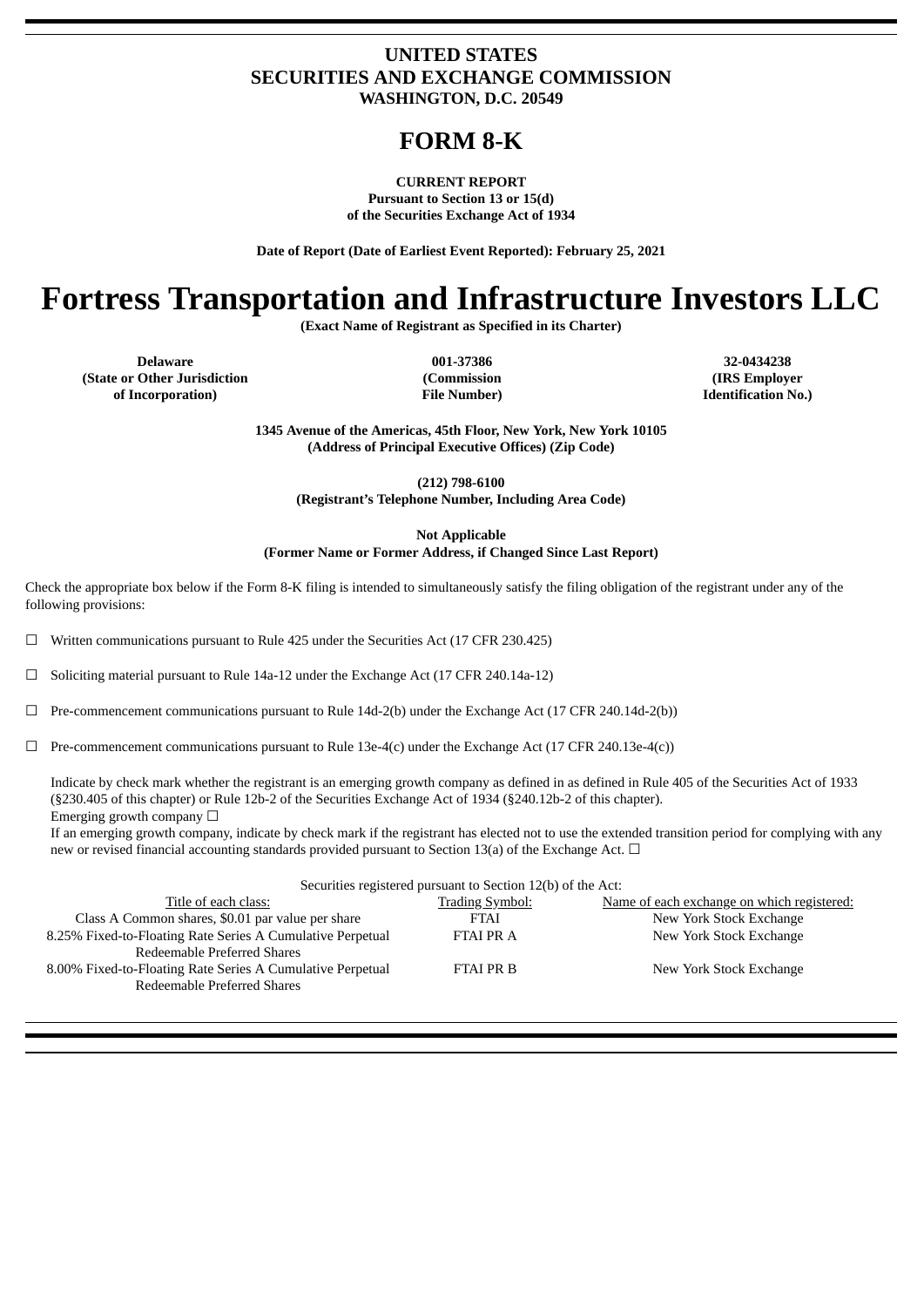#### **Item 2.02. Results of Operations and Financial Condition.**

On February 25, 2021, the Company issued a press release announcing the Company's results for its fiscal quarter and year ended December 31, 2020. A copy of the Company's press release is attached to this Current Report on Form 8-K (the "Current Report") as Exhibit 99.1 and is incorporated herein solely for purposes of this Item 2.02 disclosure.

This Current Report, including the exhibit attached hereto, is being furnished and shall not be deemed to be filed for purposes of Section 18 of the Securities Exchange Act of 1934, as amended (the "Exchange Act"), or otherwise subject to the liabilities of that section, nor shall it be incorporated by reference into any of the Company's filings under the Securities Act of 1933, as amended, or the Exchange Act, unless expressly set forth as being incorporated by reference into such filing.

#### **Item 9.01 Financial Statements and Exhibits.**

# **(d) Exhibits.**

| Exhibit<br>Number | <b>Description</b>                                                                                         |
|-------------------|------------------------------------------------------------------------------------------------------------|
| 99.1              | Press release, dated February 25, 2021, issued by Fortress Transportation and Infrastructure Investors LLC |
| 104               | Cover Page Interactive Data File - the cover page XBRL tags are embedded within the Inline XBRL document   |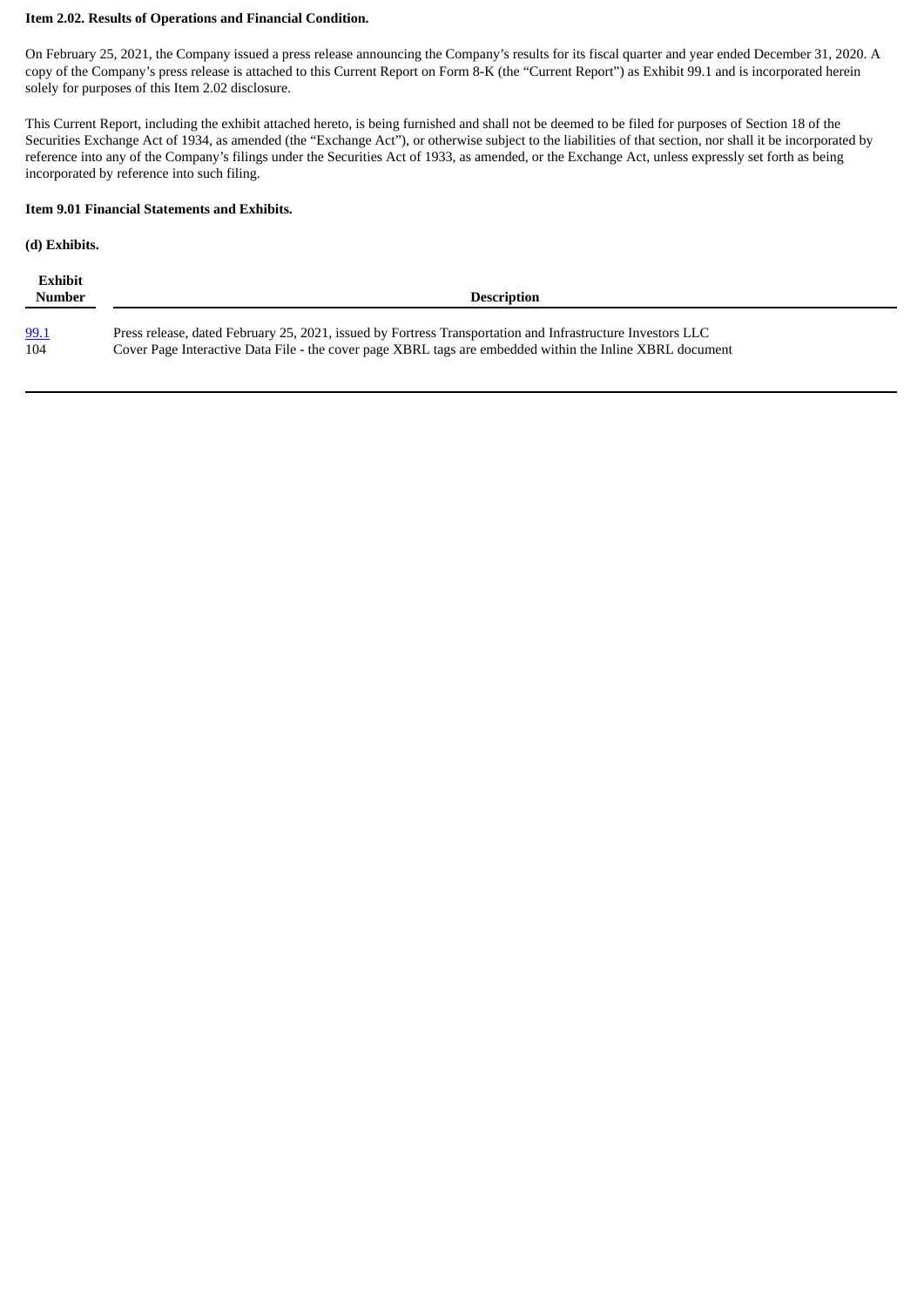# **SIGNATURE**

Pursuant to the requirements of the Securities Exchange Act of 1934, the registrant has duly caused this report to be signed on its behalf by the undersigned hereunto duly authorized.

## FORTRESS TRANSPORTATION AND INFRASTRUCTURE INVESTORS LLC

| Bv:    | /s/ Eun Nam                     |
|--------|---------------------------------|
| Name:  | Eun Nam                         |
| Title: | <b>Chief Accounting Officer</b> |

Date: February 25, 2021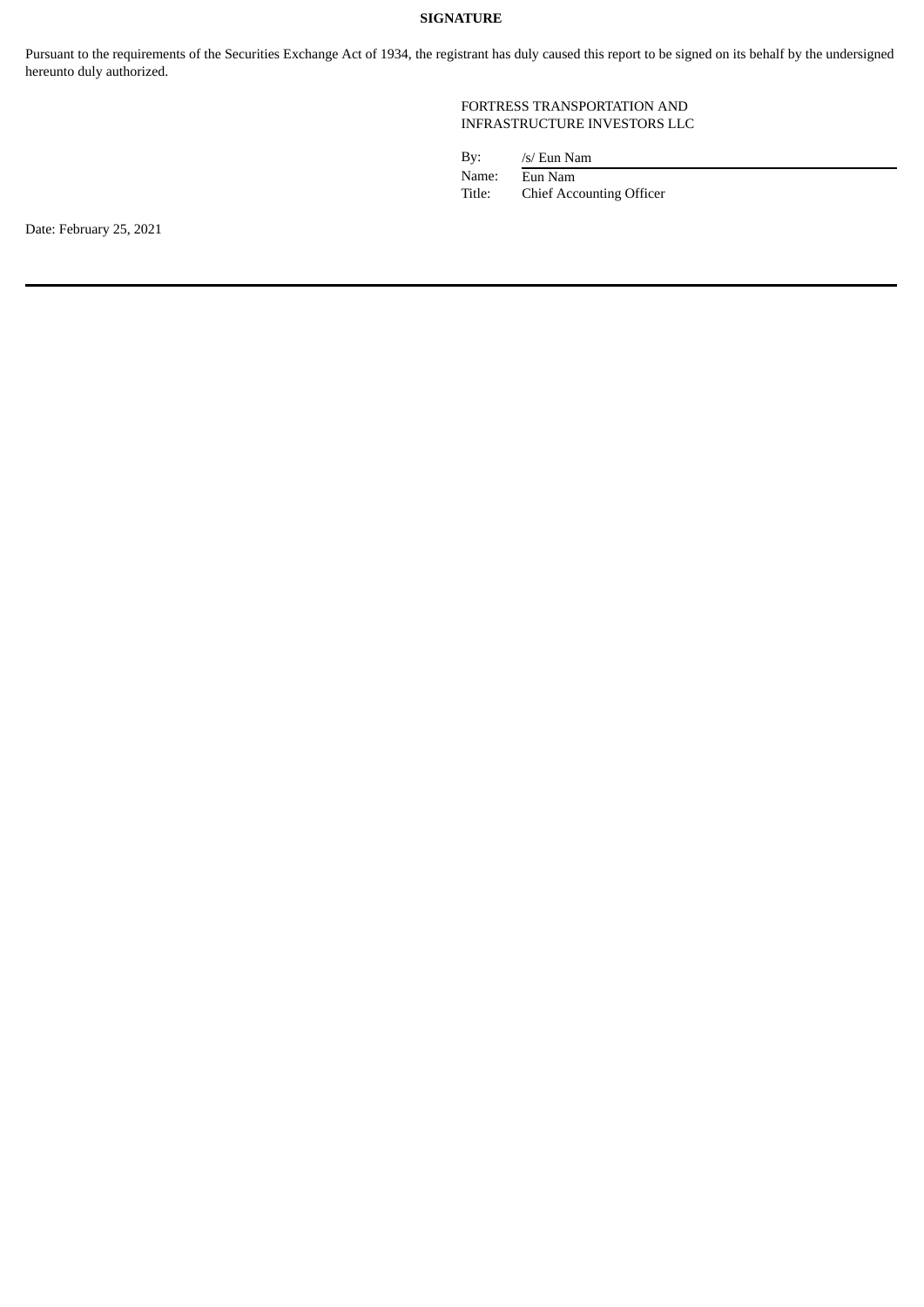<span id="page-3-0"></span>

#### **PRESS RELEASE**

#### *FTAI Reports Fourth Quarter and Full Year 2020 Results, Dividend of \$0.33 per Common Share*

NEW YORK, February 25, 2021 – Fortress Transportation and Infrastructure Investors LLC (NYSE:FTAI) (the "Company" or "FTAI") today reported financial results for the quarter and full year ended December 31, 2020. The Company's consolidated comparative financial statements and key performance measures are attached as an exhibit to this press release.

#### **Financial Overview**

| (in thousands, except per share data)        |                     |             |
|----------------------------------------------|---------------------|-------------|
| <b>Selected Financial Results</b>            | O4'20               | <b>FY20</b> |
| Net Cash Provided by Operating Activities    | 34,713              | 63,106      |
| Net Loss Attributable to Shareholders        | \$<br>$(60,523)$ \$ | (105, 039)  |
| Basic and Diluted Loss per Common Share      | $(0.70)$ \$         | (1.24)      |
|                                              |                     |             |
| Funds Available for Distribution ("FAD") (1) | 54.216 \$           | 237,418     |
| Adjusted EBITDA <sup>(1)</sup>               | 46.203              | 243,306     |

 $\overline{a_{(1)}\,$  For definitions and reconciliations of non-GAAP measures, please refer to the exhibit to this press release.

For the fourth quarter of 2020, total FAD was \$54.2 million. This amount includes \$89.9 million from our aviation leasing portfolio, offset by \$(1.8) million from our infrastructure business and \$(33.9) million from corporate and other.

#### **Fourth Quarter 2020 Dividends**

On February 25, 2021, the Company's Board of Directors (the "Board") declared a cash dividend on its common shares of \$0.33 per share for the quarter ended December 31, 2020, payable on March 23, 2021 to the holders of record on March 12, 2021.

Additionally, on February 25, 2021, the Board declared cash dividends on its Fixed-to-Floating Rate Series A Cumulative Perpetual Redeemable Preferred Shares ("Series A Preferred Shares") and Fixed-to-Floating Rate Series B Cumulative Perpetual Redeemable Preferred Shares ("Series B Preferred Shares") of \$0.51563 and \$0.50000 per share, respectively, for the quarter ended December 31, 2020, payable on March 15, 2021 to the holders of record on March 8, 2021.

#### **Additional Information**

For additional information that management believes to be useful for investors, please refer to the presentation posted on the Investor Relations section of the Company's website, www.ftandi.com, and the Company's Annual Report on Form 10-K, when available on the Company's website. Nothing on the Company's website is included or incorporated by reference herein.

#### **Conference Call**

The Company will host a conference call on Friday, February 26, 2021 at 8:00 A.M. Eastern Time. The conference call may be accessed by dialing (877) 447-5636 (from within the U.S.) or (615) 247-0080 (from outside of the U.S.) ten minutes prior to the scheduled start of the call; please reference "FTAI 2020 Fourth Quarter Earnings Call." A simultaneous webcast of the conference call will be available to the public on a listen-only basis at www.ftandi.com.

Following the call, a replay of the conference call will be available after 11:30 A.M. on Friday, February 26, 2021 through 11:30 A.M. on Friday, March 5, 2021 at (855) 859-2056 (from within the U.S.) or (404) 537-3406 (from outside of the U.S.), Passcode: 4656159.

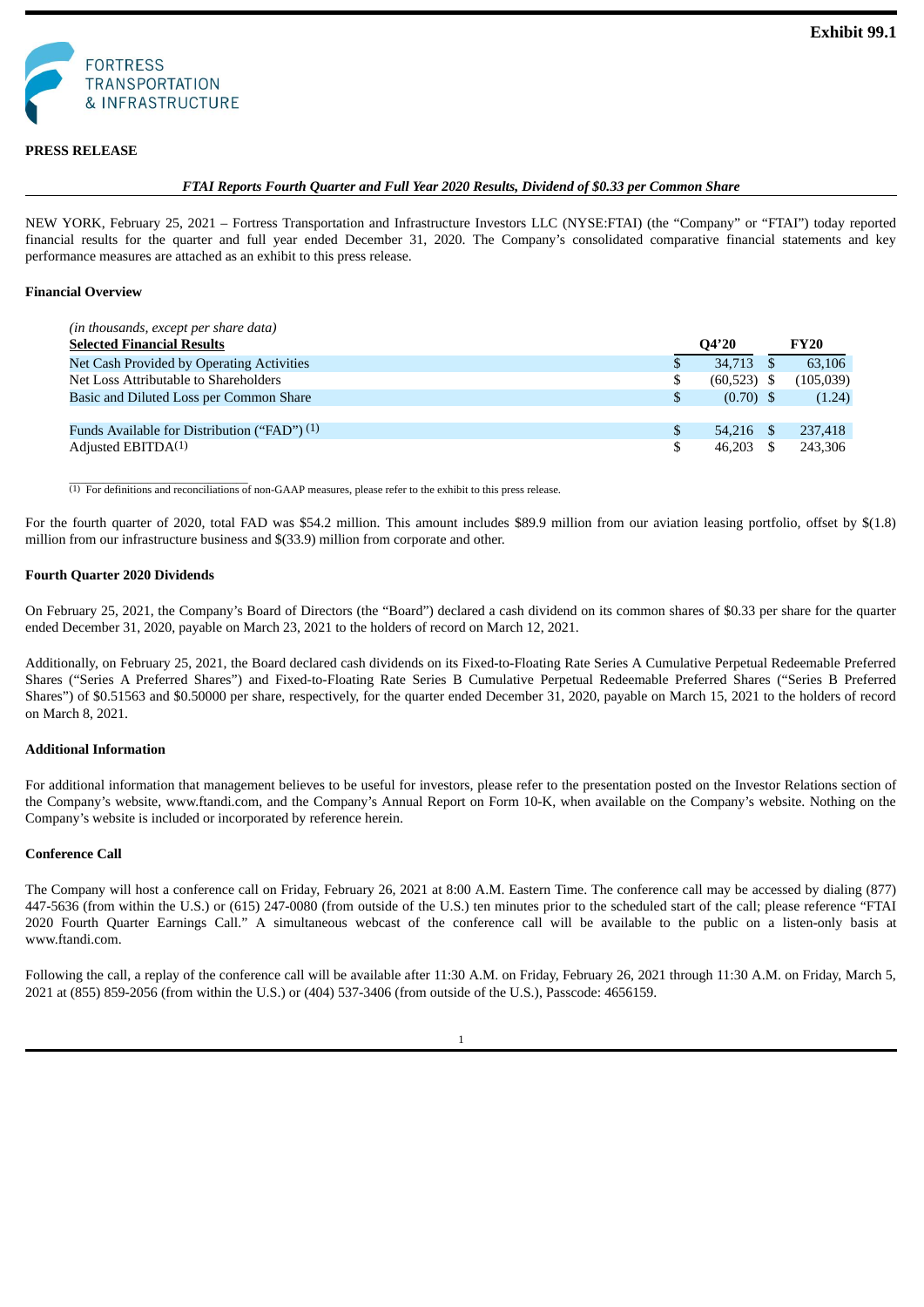#### **About Fortress Transportation and Infrastructure Investors LLC**

Fortress Transportation and Infrastructure Investors LLC owns and acquires high quality infrastructure and equipment that is essential for the transportation of goods and people globally. FTAI targets assets that, on a combined basis, generate strong and stable cash flows with the potential for earnings growth and asset appreciation. FTAI is externally managed by an affiliate of Fortress Investment Group LLC, a leading, diversified global investment firm.

#### **Cautionary Note Regarding Forward-Looking Statements**

Certain statements in this press release may constitute forward-looking statements within the meaning of the Private Securities Litigation Reform Act of 1995. These statements are based on management's current expectations and beliefs and are subject to a number of trends and uncertainties that could cause actual results to differ materially from those described in the forward-looking statements, many of which are beyond the Company's control. The Company can give no assurance that its expectations will be attained and such differences may be material. Accordingly, you should not place undue reliance on any forward-looking statements contained in this press release. For a discussion of some of the risks and important factors that could affect such forward-looking statements, see the sections entitled "Risk Factors" and "Management's Discussion and Analysis of Financial Condition and Results of Operations" in the Company's most recent Annual Report on Form 10-K and Quarterly Reports on Form 10-Q, which are available on the Company's website (www.ftandi.com). In addition, new risks and uncertainties emerge from time to time, and it is not possible for the Company to predict or assess the impact of every factor that may cause its actual results to differ from those contained in any forward-looking statements. Such forward-looking statements speak only as of the date of this press release. The Company expressly disclaims any obligation to release publicly any updates or revisions to any forwardlooking statements contained herein to reflect any change in the Company's expectations with regard thereto or change in events, conditions or circumstances on which any statement is based. This release shall not constitute an offer to sell or the solicitation of an offer to buy any securities.

#### **For further information, please contact:**

Alan Andreini Investor Relations Fortress Transportation and Infrastructure Investors LLC (212) 798-6128 aandreini@fortress.com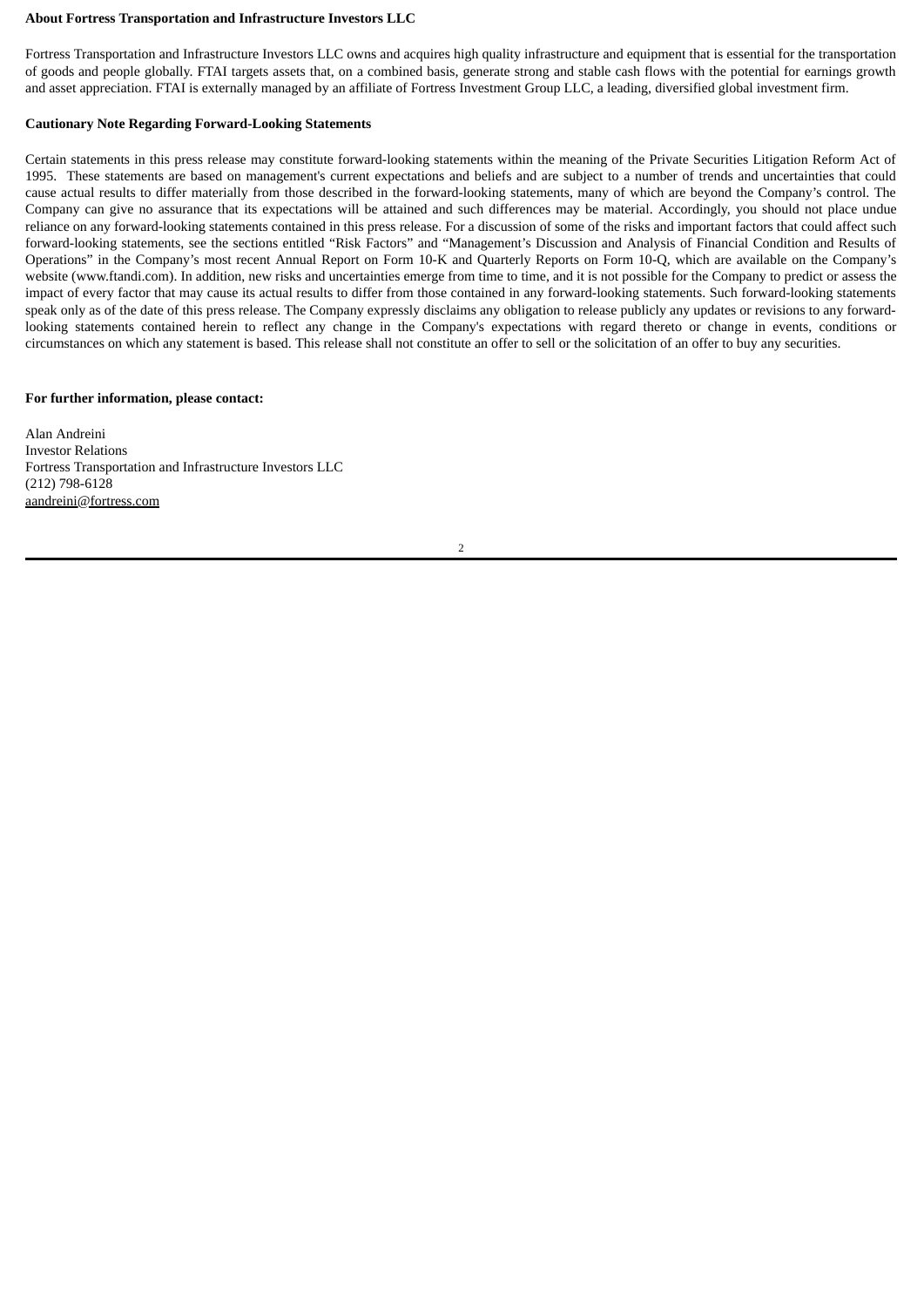#### **Withholding Information for Withholding Agents**

This announcement is intended to be a qualified notice as provided in the Internal Revenue Code (the "Code") and the Regulations thereunder. For U.S. federal income tax purposes, the common dividend and the Series A Preferred and Series B Preferred dividends declared in February 2021 will be treated as a partnership distribution and guaranteed payments, respectively. For U.S. tax withholding purposes, the per share distribution components are as follows:

| <b>Common Distribution Components</b> |         |
|---------------------------------------|---------|
| Non-U.S. Long Term Capital Gain       |         |
| U.S. Portfolio Interest Income $(1)$  | 0.04003 |
| U.S. Dividend Income $(2)$            |         |
| Income Not from U.S. Sources $(3)$    | 0.28997 |
| U.S. Long Term Capital Gain (4)       |         |
| Distribution Per Share                | 0.33000 |

#### **Series A Preferred Distribution Components**

| $\sqrt{2}$<br>Guaranteed<br>Payments(5) | $-0o$<br>- נסטי |
|-----------------------------------------|-----------------|
| Distribution Per:<br>$\sim$<br>Share    | $-0n$<br>בסכי   |

#### **Series B Preferred Distribution Components**

| $\overline{\phantom{0}}$<br>Guaranteed<br>. Payments <sup>(5)</sup> | J.50000 |
|---------------------------------------------------------------------|---------|
| Distribution<br>Per Share                                           | 50000   |

(1) Eligible for the U.S. portfolio interest exemption for any holder not considered a 10-percent shareholder under §871(h)(3)(B) of the Code.

(2) This income is subject to withholding under §1441 or §1442 of the Code.

(3) This income is not subject to withholding under §1441, §1442 or §1446 of the Code.

(4) U.S. Long Term Capital Gain attributable to the sale of a U.S. Real Property Holding Corporation. As a result, the gain will be treated as income that is effectively connected with a U.S. trade or business and be subject to withholding.

(5) Brokers and nominees should treat this income as subject to withholding under §1441 or §1442 of the Code.

For U.S. shareholders: In computing your U.S. federal taxable income, you should not rely on this qualified notice, but should generally take into account your allocable share of the Company's taxable income as reported to you on your Schedule K-1**.**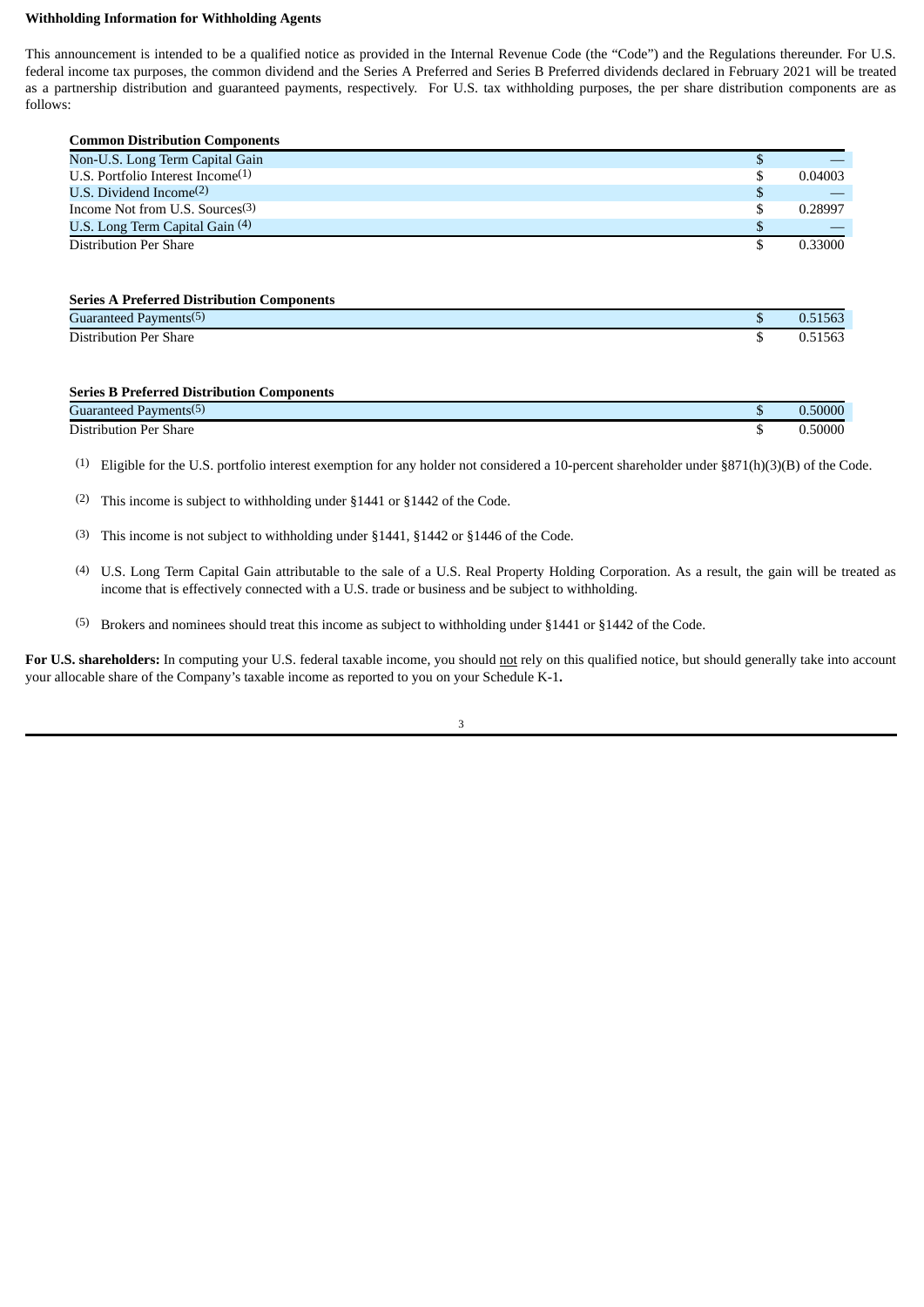# **FORTRESS TRANSPORTATION AND INFRASTRUCTURE INVESTORS LLC CONSOLIDATED STATEMENTS OF OPERATIONS (Unaudited)**

*(Dollar amounts in thousands, except per share data)*

|                                                                                                    | <b>Three Months Ended December</b><br>31, |     | Year Ended December 31, |                           |             |            |            |  |
|----------------------------------------------------------------------------------------------------|-------------------------------------------|-----|-------------------------|---------------------------|-------------|------------|------------|--|
|                                                                                                    |                                           |     |                         |                           |             |            |            |  |
|                                                                                                    | 2020                                      |     | 2019                    |                           | 2020        |            | 2019       |  |
| <b>Revenues</b>                                                                                    |                                           |     |                         |                           |             |            |            |  |
| <b>Equipment leasing revenues</b>                                                                  | \$<br>61,852                              | \$  | 110,411                 | \$                        | 297,934     | \$         | 349,322    |  |
| Infrastructure revenues                                                                            | 13,786                                    |     | 50,921                  |                           | 68,562      |            | 229,452    |  |
| <b>Total revenues</b>                                                                              | 75,638                                    |     | 161,332                 |                           | 366,496     |            | 578,774    |  |
| <b>Expenses</b>                                                                                    |                                           |     |                         |                           |             |            |            |  |
| Operating expenses                                                                                 | 28,368                                    |     | 68,760                  |                           | 109,512     |            | 291,572    |  |
| General and administrative                                                                         | 4,867                                     |     | 3,635                   |                           | 18,159      |            | 16,905     |  |
| Acquisition and transaction expenses                                                               | 571                                       |     | 8,498                   |                           | 9,868       |            | 17,623     |  |
| Management fees and incentive allocation to affiliate                                              | 4,406                                     |     | 19,133                  |                           | 18,519      |            | 36,059     |  |
| Depreciation and amortization                                                                      | 45,857                                    |     | 44,843                  |                           | 172,400     |            | 169,023    |  |
| Asset impairment                                                                                   | 19,587                                    |     | 4,726                   |                           | 33,978      |            | 4,726      |  |
| Interest expense                                                                                   | 26,647                                    |     | 24,267                  |                           | 98,206      |            | 95,585     |  |
| <b>Total expenses</b>                                                                              | 130,303                                   |     | 173,862                 |                           | 460,642     |            | 631,493    |  |
| Other (expense) income                                                                             |                                           |     |                         |                           |             |            |            |  |
| Equity in earnings (losses) of unconsolidated entities                                             | 406                                       |     | (848)                   |                           | (5,039)     |            | (2,375)    |  |
| Gain (loss) on sale of assets, net                                                                 | 1,857                                     |     | 141,850                 |                           | (308)       |            | 203,250    |  |
| Loss on extinguishment of debt                                                                     | (6, 943)                                  |     |                         |                           | (11, 667)   |            |            |  |
| Interest income                                                                                    | 41                                        |     | 79                      |                           | 162         |            | 531        |  |
| Other income (expense)                                                                             | 38                                        |     | (20)                    |                           | 70          |            | 3,445      |  |
|                                                                                                    |                                           |     |                         |                           |             |            | 204,851    |  |
| Total other (expense) income                                                                       | (4,601)                                   |     | 141,061                 |                           | (16, 782)   |            |            |  |
| (Loss) income from continuing operations before income taxes                                       | (59, 266)                                 |     | 128,531                 |                           | (110, 928)  |            | 152,132    |  |
| Provision for (benefit from) income taxes                                                          | 429                                       |     | 18,999                  |                           | (5,905)     |            | 17,810     |  |
| Net (loss) income from continuing operations                                                       | (59, 695)                                 |     | 109,532                 |                           | (105, 023)  |            | 134,322    |  |
| Net income from discontinued operations, net of income taxes                                       |                                           |     | 71,579                  |                           | 1,331       |            | 73,462     |  |
| Net (loss) income                                                                                  | (59, 695)                                 |     | 181,111                 |                           | (103, 692)  |            | 207,784    |  |
| Less: Net (loss) income attributable to non-controlling interests in consolidated<br>subsidiaries: |                                           |     |                         |                           |             |            |            |  |
| Continuing operations                                                                              | (3,798)                                   |     | (4,520)                 |                           | (16, 522)   |            | (17, 571)  |  |
| Discontinued operations                                                                            |                                           |     | 146                     |                           |             |            | 247        |  |
| Less: Dividends on preferred shares                                                                | 4,626                                     |     | 1,838                   |                           | 17,869      |            | 1,838      |  |
| Net (loss) income attributable to shareholders                                                     | \$<br>(60, 523)                           | \$  | 183,647                 | \$                        | (105, 039)  | \$         | 223,270    |  |
|                                                                                                    |                                           |     |                         |                           |             |            |            |  |
| (Loss) earnings per share:                                                                         |                                           |     |                         |                           |             |            |            |  |
| <b>Basic</b>                                                                                       |                                           |     | 1.30                    |                           | $(1.24)$ \$ |            | 1.74       |  |
| Continuing operations                                                                              | \$<br>(0.70)<br>0.00                      | -\$ | $0.83$ \$               | -\$                       | 0.02        | \$         |            |  |
| Discontinued operations<br><b>Diluted</b>                                                          | \$                                        | \$  |                         |                           |             |            | 0.85       |  |
| Continuing operations                                                                              |                                           |     | 1.30                    |                           |             |            |            |  |
|                                                                                                    | \$<br>(0.70)                              | \$  |                         | \$                        | $(1.24)$ \$ |            | 1.74       |  |
| Discontinued operations                                                                            | \$<br>0.00                                | \$  | 0.83                    | $\boldsymbol{\mathsf{S}}$ | 0.02        | $\sqrt{3}$ | 0.85       |  |
| Weighted average shares outstanding:<br><b>Basic</b>                                               |                                           |     |                         |                           |             |            |            |  |
| <b>Diluted</b>                                                                                     | 86,022,302                                |     | 85,997,619              |                           | 86,015,702  |            | 85,992,019 |  |
|                                                                                                    | 86,022,302                                |     | 86,090,207              |                           | 86,015,702  |            | 86,029,363 |  |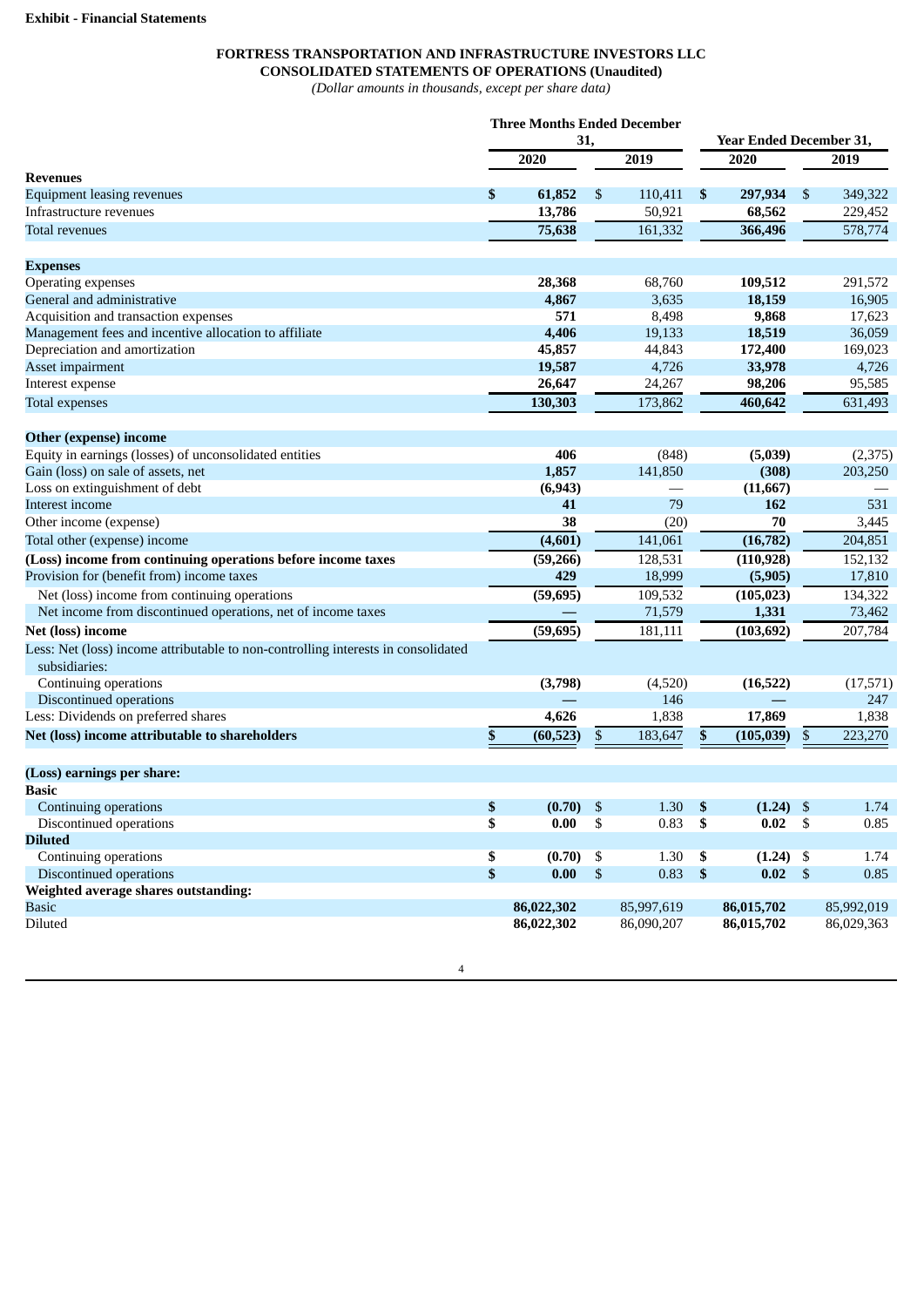# **FORTRESS TRANSPORTATION AND INFRASTRUCTURE INVESTORS LLC**

**CONSOLIDATED BALANCE SHEETS (Unaudited)**

*(Dollar amounts in thousands, except per share data)*

|                                                                                                                    | December 31, |           |                |           |
|--------------------------------------------------------------------------------------------------------------------|--------------|-----------|----------------|-----------|
|                                                                                                                    |              | 2020      |                | 2019      |
| <b>Assets</b>                                                                                                      |              |           |                |           |
| Cash and cash equivalents                                                                                          | \$           | 121,703   | \$             | 226,512   |
| Restricted cash                                                                                                    |              | 39,715    |                | 16,005    |
| Accounts receivable, net                                                                                           |              | 91,691    |                | 49,470    |
| Leasing equipment, net                                                                                             |              | 1,635,259 |                | 1,707,059 |
| Operating lease right-of-use assets, net                                                                           |              | 62,355    |                | 37,466    |
| Finance leases, net                                                                                                |              | 6,927     |                | 8,315     |
| Property, plant, and equipment, net                                                                                |              | 964,363   |                | 732,109   |
| Investments                                                                                                        |              | 146,515   |                | 180,550   |
| Intangible assets, net                                                                                             |              | 18,786    |                | 27,692    |
| Goodwill                                                                                                           |              | 122,735   |                | 122,639   |
| Other assets                                                                                                       |              | 177,928   |                | 129,105   |
| <b>Total assets</b>                                                                                                | \$           | 3,387,977 | S              | 3,236,922 |
|                                                                                                                    |              |           |                |           |
| <b>Liabilities</b>                                                                                                 |              |           |                |           |
| Accounts payable and accrued liabilities                                                                           | \$           | 113,185   | $\mathfrak{S}$ | 144,855   |
| Debt, net                                                                                                          |              | 1,904,762 |                | 1,420,928 |
| Maintenance deposits                                                                                               |              | 148,293   |                | 208,944   |
| Security deposits                                                                                                  |              | 37,064    |                | 45,252    |
| <b>Operating lease liabilities</b>                                                                                 |              | 62,001    |                | 36,968    |
| Other liabilities                                                                                                  |              | 23,351    |                | 41,118    |
| <b>Total liabilities</b>                                                                                           | \$           | 2,288,656 | \$             | 1,898,065 |
|                                                                                                                    |              |           |                |           |
| Commitments and contingencies                                                                                      |              |           |                |           |
|                                                                                                                    |              |           |                |           |
| Equity                                                                                                             |              |           |                |           |
| Common shares (\$0.01 par value per share; 2,000,000,000 shares authorized; 85,617,146 and 84,917,448 shares       |              |           |                |           |
| issued and outstanding as of December 31, 2020 and 2019, respectively)                                             | \$           | 856       | \$             | 849       |
| Preferred shares (\$0.01 par value per share; 200,000,000 shares authorized; 9,120,000 and 8,050,000 shares issued |              |           |                |           |
| and outstanding as of December 31, 2020 and 2019, respectively)                                                    |              | 91        |                | 81        |
| Additional paid in capital                                                                                         |              | 1,130,106 |                | 1,110,122 |
| (Accumulated deficit) retained earnings                                                                            |              | (28, 158) |                | 190.453   |

| Accumulated other comprehensive (loss) income                   | (26, 237) |  | 372       |
|-----------------------------------------------------------------|-----------|--|-----------|
| Shareholders' equity                                            | 1,076,658 |  | 1,301,877 |
| Non-controlling interest in equity of consolidated subsidiaries | 22,663    |  | 36,980    |
| Total equity                                                    | 1.099.321 |  | 1,338,857 |
| Total liabilities and equity                                    | 3,387,977 |  | 3.236.922 |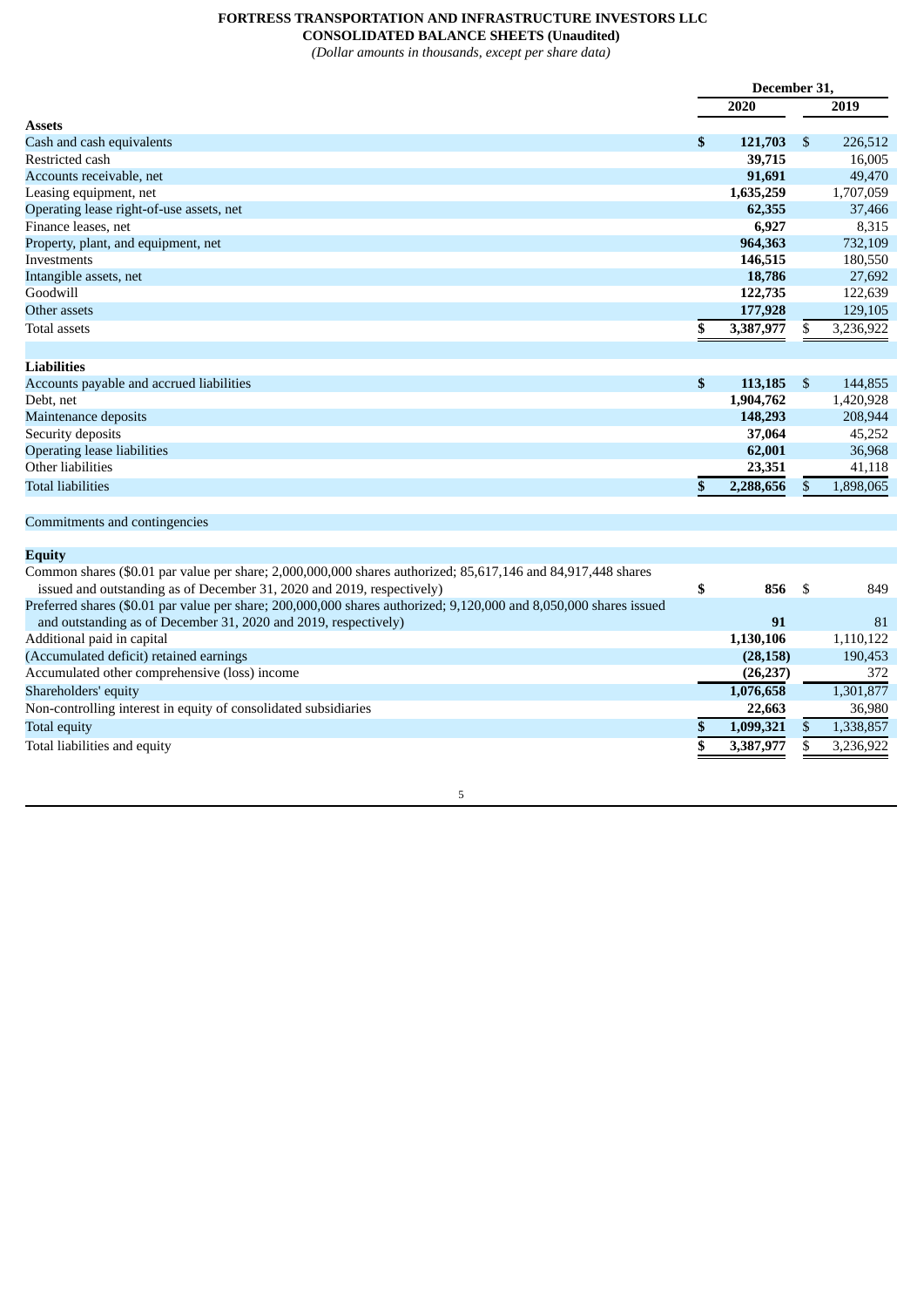## **FORTRESS TRANSPORTATION AND INFRASTRUCTURE INVESTORS LLC CONSOLIDATED STATEMENTS OF CASH FLOWS (Unaudited)**

*(Dollar amounts in thousands)*

|                                                                                      | <b>Year Ended December 31,</b> |                 |    |            |
|--------------------------------------------------------------------------------------|--------------------------------|-----------------|----|------------|
|                                                                                      |                                | 2020            |    | 2019       |
| <b>Cash flows from operating activities:</b>                                         |                                |                 |    |            |
| Net (loss) income                                                                    | \$                             | $(103, 692)$ \$ |    | 207,784    |
| Adjustments to reconcile net (loss) income to cash provided by operating activities: |                                |                 |    |            |
| Equity in losses of unconsolidated entities                                          |                                | 5,039           |    | 2,375      |
| Gain on sale of subsidiaries                                                         |                                | (1, 331)        |    | (198, 764) |
| Loss (gain) on sale of assets, net                                                   |                                | 308             |    | (81, 954)  |
| Security deposits and maintenance claims included in earnings                        |                                | (6, 362)        |    | (20, 385)  |
| Loss on extinguishment of debt                                                       |                                | 11,667          |    |            |
| Equity-based compensation                                                            |                                | 2,325           |    | 8,404      |
| Depreciation and amortization                                                        |                                | 172,400         |    | 171,225    |
| Asset impairment                                                                     |                                | 33,978          |    | 4,726      |
| Change in deferred income taxes                                                      |                                | (5, 851)        |    | 14,495     |
| Change in fair value of non-hedge derivatives                                        |                                | 181             |    | 4,555      |
| Amortization of lease intangibles and incentives                                     |                                | 30,346          |    | 30,162     |
| Amortization of deferred financing costs                                             |                                | 7,315           |    | 8,333      |
| Bad debt expense                                                                     |                                | 3,595           |    | 3,986      |
| Other                                                                                |                                | 1,502           |    | 827        |
| Change in:                                                                           |                                |                 |    |            |
| Accounts receivable                                                                  |                                | (59, 734)       |    | (22, 622)  |
| Other assets                                                                         |                                | 3,660           |    | (17, 890)  |
| Accounts payable and accrued liabilities                                             |                                | (5,258)         |    | 31,543     |
| Management fees payable to affiliate                                                 |                                | (20, 622)       |    | 19,080     |
| Other liabilities                                                                    |                                | (6,360)         |    | (14, 837)  |
| Net cash provided by operating activities                                            |                                | 63,106          |    | 151,043    |
|                                                                                      |                                |                 |    |            |
| <b>Cash flows from investing activities:</b>                                         |                                |                 |    |            |
| Investment in unconsolidated entities and available for sale securities              |                                | (4,690)         |    | (13,500)   |
| Principal collections on finance leases                                              |                                | 13,823          |    | 13,398     |
| Acquisition of leasing equipment                                                     |                                | (321, 606)      |    | (568, 569) |
| Acquisition of property, plant and equipment                                         |                                | (264, 829)      |    | (331, 171) |
| Acquisition of lease intangibles                                                     |                                | 1,997           |    | 606        |
| Acquisition of remaining interest in JV investment                                   |                                |                 |    | (28, 828)  |
| Purchase deposit for aircraft and aircraft engines                                   |                                | (8, 343)        |    | (1,000)    |
| Proceeds from sale of subsidiaries                                                   |                                |                 |    | 183,819    |
| Proceeds from sale of leasing equipment                                              |                                | 72,175          |    | 248,454    |
| Return of deposit on sale of leasing equipment                                       |                                | 2,350           |    |            |
| Return of capital distributions from unconsolidated entities                         |                                |                 |    | 1,555      |
| Net cash used in investing activities                                                | \$                             | (509, 123)      | \$ | (495, 236) |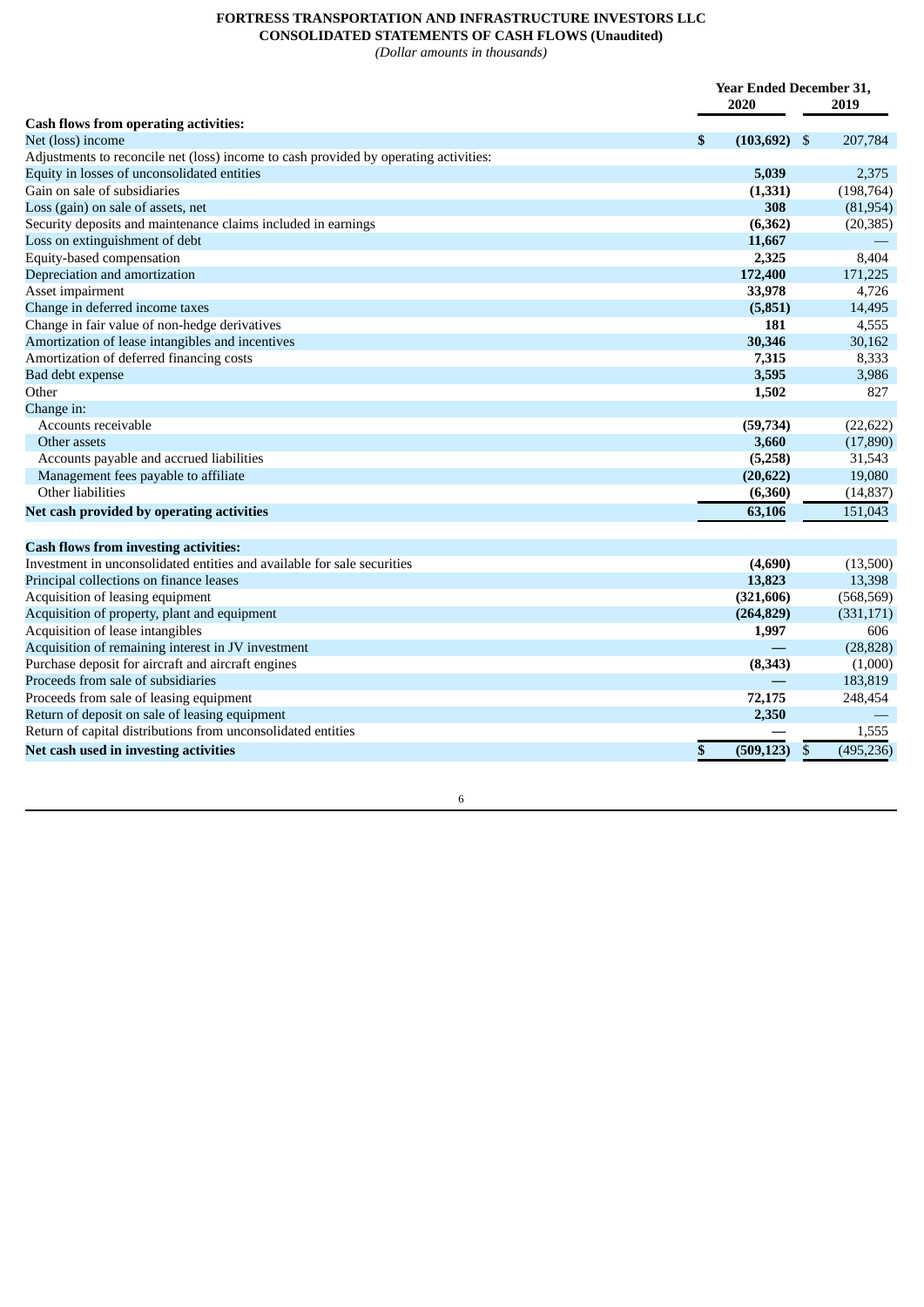# **FORTRESS TRANSPORTATION AND INFRASTRUCTURE INVESTORS LLC CONSOLIDATED STATEMENTS OF CASH FLOWS (Unaudited)**

*(Dollar amounts in thousands)*

|                                                                                              | <b>Year Ended December 31,</b> |            |     |            |
|----------------------------------------------------------------------------------------------|--------------------------------|------------|-----|------------|
|                                                                                              |                                | 2020       |     | 2019       |
| <b>Cash flows from financing activities:</b>                                                 |                                |            |     |            |
| Proceeds from debt                                                                           | \$                             | 1,340,981  | \$  | 788,829    |
| Repayment of debt                                                                            |                                | (852, 197) |     | (405, 131) |
| Payment of deferred financing costs                                                          |                                | (28, 243)  |     | (34,218)   |
| Receipt of security deposits                                                                 |                                | 3,242      |     | 7,887      |
| Return of security deposits                                                                  |                                | (4,655)    |     | (368)      |
| Receipt of maintenance deposits                                                              |                                | 33,369     |     | 65,279     |
| Release of maintenance deposits                                                              |                                | (15, 712)  |     | (26, 940)  |
| Proceeds from issuance of preferred shares, net of underwriter's discount and issuance costs |                                | 19,694     |     | 193,992    |
| Settlement of equity-based compensation                                                      |                                | (120)      |     | (8,078)    |
| Cash dividends - common shares                                                               |                                | (113, 572) |     | (113,541)  |
| Cash dividends - preferred shares                                                            |                                | (17, 869)  |     | (1,838)    |
| Net cash provided by financing activities                                                    |                                | 364,918    |     | 465,873    |
| Net (decrease) increase in cash and cash equivalents and restricted cash                     |                                | (81,099)   |     | 121,680    |
| Cash and cash equivalents and restricted cash, beginning of period                           |                                | 242,517    |     | 120,837    |
| Cash and cash equivalents and restricted cash, end of period                                 |                                | 161,418    |     | 242,517    |
|                                                                                              |                                |            |     |            |
| Supplemental disclosure of cash flow information:                                            |                                |            |     |            |
| Cash paid for interest, net of capitalized interest                                          | \$                             | 71,637     | \$. | 83,164     |
| Cash paid for taxes                                                                          |                                |            |     | 1,072      |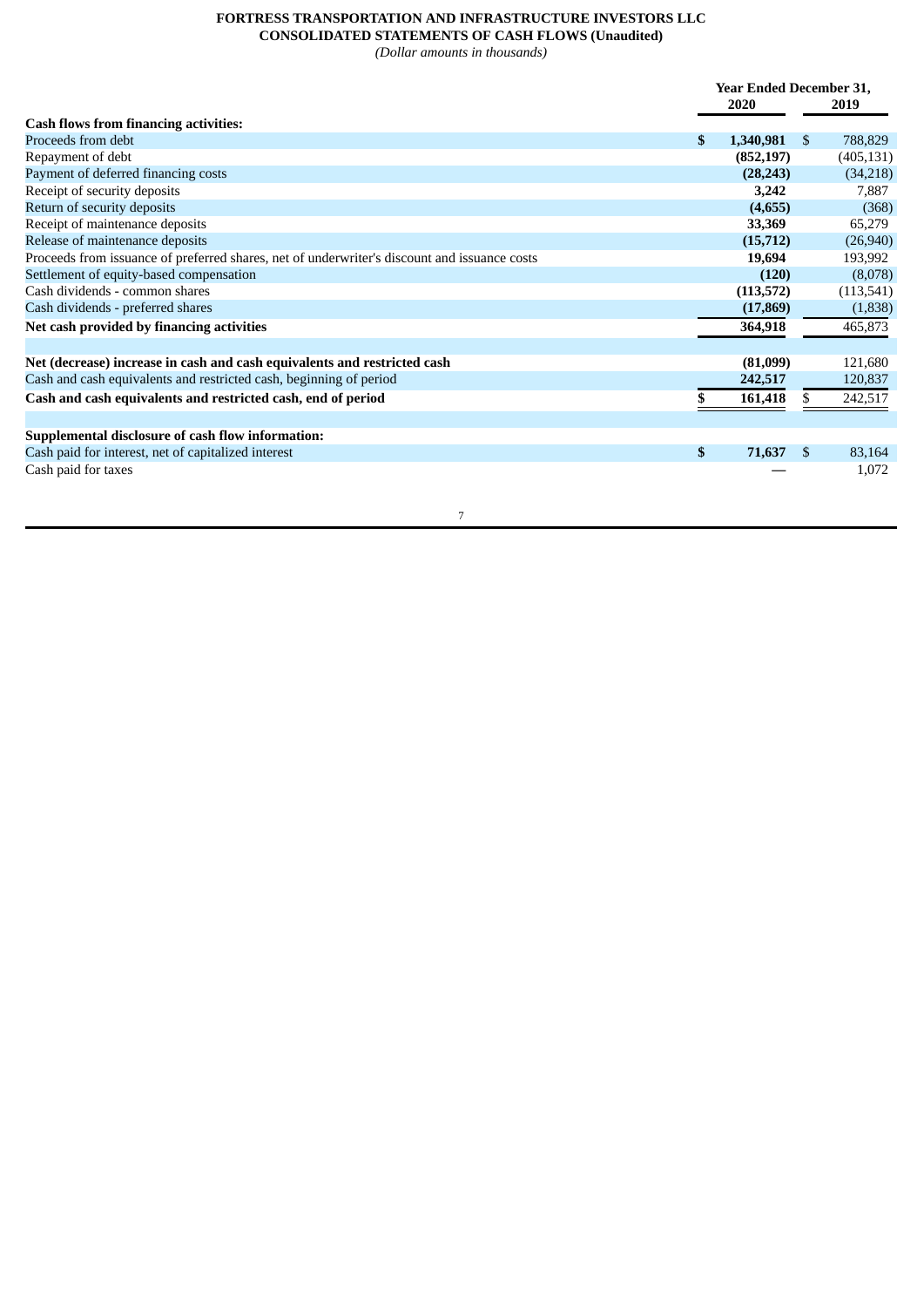#### **Key Performance Measures**

The Chief Operating Decision Maker ("CODM") utilizes Adjusted EBITDA as our key performance measure. Adjusted EBITDA is not a financial measure in accordance with GAAP. This performance measure provides the CODM with the information necessary to assess operational performance, as well as making resource and allocation decisions. The Company believes Adjusted EBITDA is a useful metric for investors and analysts for similar purposes of assessing its operational performance.

Adjusted EBITDA provides the CODM with the information necessary to assess operational performance, as well as make resource and allocation decisions. Adjusted EBITDA is defined as net income (losses) attributable to shareholders from continuing operations, adjusted (a) to exclude the impact of provision for income taxes, equity-based compensation expense, acquisition and transaction expenses, losses on the modification or extinguishment of debt and capital lease obligations, changes in fair value of non-hedge derivative instruments, asset impairment charges, incentive allocations, depreciation and amortization expense, and interest expense, (b) to include the impact of our pro-rata share of Adjusted EBITDA from unconsolidated entities, and (c) to exclude the impact of equity in earnings (losses) of unconsolidated entities and the non-controlling share of Adjusted EBITDA.

The following table sets forth a reconciliation of net income attributable to shareholders to Adjusted EBITDA for the three months and years ended December 31, 2020 and December 31, 2019:

|                                                                             | Three Months Ended December<br>31, |           |     |         | <b>Year Ended December 31,</b> |            |    |         |
|-----------------------------------------------------------------------------|------------------------------------|-----------|-----|---------|--------------------------------|------------|----|---------|
| (in thousands)                                                              |                                    | 2020      |     | 2019    |                                | 2020       |    | 2019    |
| Net (loss) income attributable to shareholders from continuing operations   |                                    | (60, 523) | \$. | 112,214 | \$                             | (106, 370) | \$ | 150,055 |
| Add: Provision for (benefit from) income taxes                              |                                    | 429       |     | 18,999  |                                | (5,905)    |    | 17,810  |
| Add: Equity-based compensation expense                                      |                                    | 1,002     |     | 343     |                                | 2,325      |    | 1,509   |
| Add: Acquisition and transaction expenses                                   |                                    | 571       |     | 8,498   |                                | 9,868      |    | 17,623  |
| Add: Losses on the modification or extinguishment of debt and capital lease |                                    |           |     |         |                                |            |    |         |
| obligations                                                                 |                                    | 6,943     |     |         |                                | 11,667     |    |         |
| Add: Changes in fair value of non-hedge derivative instruments              |                                    |           |     | 425     |                                | 181        |    | 4,555   |
| Add: Asset impairment charges                                               |                                    | 19,587    |     | 4,726   |                                | 33,978     |    | 4,726   |
| Add: Incentive allocations                                                  |                                    |           |     | 15,122  |                                |            |    | 21,231  |
| Add: Depreciation & amortization expense $(1)$                              |                                    | 52,809    |     | 50,997  |                                | 202,746    |    | 199,185 |
| Add: Interest expense                                                       |                                    | 26,647    |     | 24,267  |                                | 98,206     |    | 95,585  |
| Add: Pro-rata share of Adjusted EBITDA from unconsolidated entities (2)     |                                    | 1,375     |     | (492)   |                                | 1,208      |    | (1,387) |
| Less: Equity in (earnings) losses of unconsolidated entities                |                                    | (406)     |     | 848     |                                | 5,039      |    | 2,375   |
| Less: Non-controlling share of Adjusted EBITDA (3)                          |                                    | (2,231)   |     | (1,993) |                                | (9,637)    |    | (9,859) |
| <b>Adjusted EBITDA (non-GAAP)</b>                                           |                                    | 46,203    |     | 233,954 |                                | 243,306    |    | 503,408 |

 $\overline{\phantom{a}}$  ,  $\overline{\phantom{a}}$  ,  $\overline{\phantom{a}}$  ,  $\overline{\phantom{a}}$  ,  $\overline{\phantom{a}}$  ,  $\overline{\phantom{a}}$  ,  $\overline{\phantom{a}}$  ,  $\overline{\phantom{a}}$  ,  $\overline{\phantom{a}}$  ,  $\overline{\phantom{a}}$  ,  $\overline{\phantom{a}}$  ,  $\overline{\phantom{a}}$  ,  $\overline{\phantom{a}}$  ,  $\overline{\phantom{a}}$  ,  $\overline{\phantom{a}}$  ,  $\overline{\phantom{a}}$ Includes the following items for the three months ended December 31, 2020 and 2019: (i) depreciation and amortization expense of \$45,857 and \$44,843, (ii) lease intangible amortization of \$731 and \$1,445 and (iii) amortization for lease incentives of \$6,221 and \$4,709, respectively.

Includes the following items for the years ended December 31, 2020 and 2019: (i) depreciation and amortization expense of \$172,400 and \$169,023, (ii) lease intangible amortization of \$3,747 and \$7,181 and (iii) amortization for lease incentives of \$26,599 and \$22,981, respectively.

(2) Includes the following items for the three months ended December 31, 2020 and 2019: (i) net income (loss) of \$158 and \$(770), (ii) interest expense of \$290 and \$30 and (iii) depreciation and amortization expense of \$1,

Includes the following items for the years ended December 31, 2020 and 2019: (i) net loss of \$(5,435) and \$(2,563), (ii) interest expense of \$1,138 and \$131, (iii) depreciation and amortization expense of \$5,513 and \$1,045, (iv) acquisition and transaction expense of \$581 and \$0 and (v) changes in fair value of non-hedge derivative instruments of \$(589) and \$0, respectively.

(3) Includes the following items for the three months ended December 31, 2020 and 2019: (i) equity based compensation of \$178 and \$54, (ii) provision for income taxes of \$15 and \$22, (iii) interest expense of \$472 and \$642, (iv) depreciation and amortization expense of \$1,566 and \$1,200 and (v) changes in fair value of non-hedge derivative instruments of \$0 and \$75, respectively.

Includes the following items for the years ended December 31, 2020 and 2019: (i) equity based compensation of \$374 and \$230, (ii) provision for income taxes of \$59 and \$60, (iii) interest expense of \$2,025 and \$3,400, (iv) depreciation and amortization expense of \$6,149 and \$4,833, (v) changes in fair value of non-hedge derivative instruments of \$38 and \$1,336 and (vi) loss on extinguishment of debt of \$992 and \$0, respectively.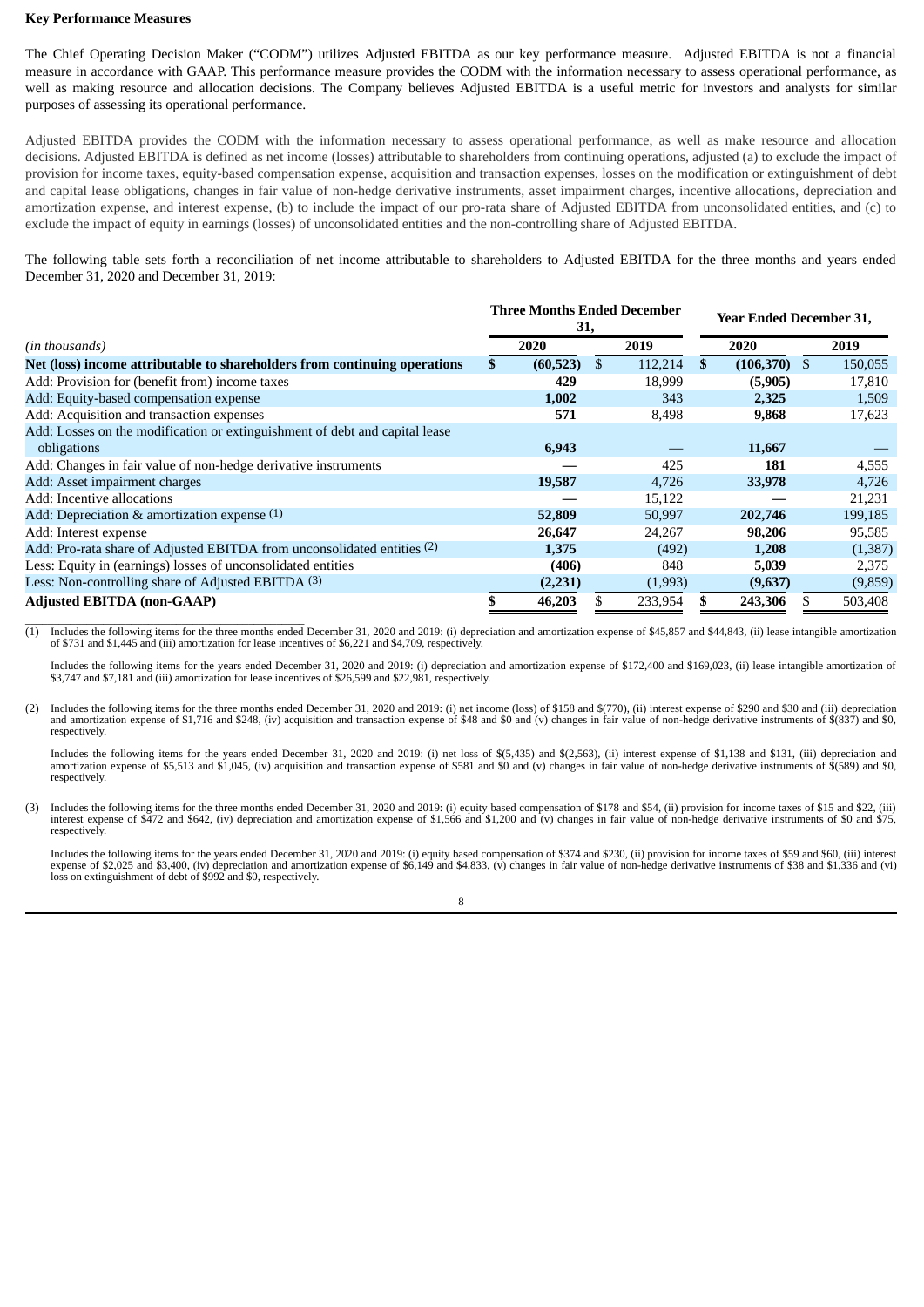The Company uses Funds Available for Distribution ("FAD") in evaluating its ability to meet its stated dividend policy. The Company believes FAD is a useful metric for investors and analysts for similar purposes. FAD is not a financial measure in accordance with GAAP. The GAAP measure most directly comparable to FAD is net cash provided by operating activities.

The Company defines FAD as: Net Cash Provided by Operating Activities plus principal collections on finance leases, proceeds from sale of assets, and return of capital distributions from unconsolidated entities, less required payments on debt obligations and capital distributions to non-controlling interest, and excluding changes in working capital.

The following table sets forth a reconciliation of Net Cash Provided by Operating Activities to FAD for the years ended December 31, 2020 and 2019:

|                                                                   | <b>Year Ended December 31,</b> |         |  |           |  |
|-------------------------------------------------------------------|--------------------------------|---------|--|-----------|--|
| (in thousands)                                                    |                                | 2020    |  | 2019      |  |
| <b>Net Cash Provided by Operating Activities</b>                  |                                | 63,106  |  | 151,043   |  |
| Add: Principal Collections on Finance Leases                      |                                | 13.823  |  | 13,398    |  |
| Add: Proceeds from Sale of Assets                                 |                                | 72,175  |  | 432,273   |  |
| Add: Return of Capital Distributions from Unconsolidated Entities |                                |         |  | 1,555     |  |
| Less: Required Payments on Debt Obligations (1)                   |                                |         |  | (36, 559) |  |
| Less: Capital Distributions to Non-Controlling Interest           |                                |         |  |           |  |
| Exclude: Changes in Working Capital                               |                                | 88,314  |  | 4,726     |  |
| <b>Funds Available for Distribution (FAD)</b>                     |                                | 237,418 |  | 566,436   |  |

\_\_\_\_\_\_\_\_\_\_\_\_\_\_\_\_\_\_\_\_\_\_\_\_\_\_\_\_\_\_\_\_\_\_\_\_\_\_\_\_\_\_\_\_\_\_\_\_\_\_\_\_\_ (1) Required payments on debt obligations for the year ended December 31, 2020 exclude repayments of \$306,206 for the 2022 Notes, \$270,000 for the Revolving Credit Facility, \$144,200 for the Series 2016 Bonds, \$50,262 for exclude repayments of \$350,000 for the Revolving Credit Facility and \$18,572 for the CMQR Credit Agreement

The following tables set forth a reconciliation of Net Cash Provided by Operating Activities to FAD for the three months ended and year ended December 31, 2020:

|                                                                    | <b>Three Months Ended December 31, 2020</b> |        |                |         |                        |          |  |           |
|--------------------------------------------------------------------|---------------------------------------------|--------|----------------|---------|------------------------|----------|--|-----------|
| (in thousands)                                                     | Equipment<br>Leasing                        |        | Infrastructure |         | Corporate<br>and Other |          |  | Total     |
| <b>Funds Available for Distribution (FAD)</b>                      |                                             | 89,946 |                | (1,840) |                        | (33,890) |  | 54,216    |
| Less: Principal Collections on Finance Leases                      |                                             |        |                |         |                        |          |  | (6,822)   |
| Less: Proceeds from Sale of Assets                                 |                                             |        |                |         |                        |          |  | (18, 468) |
| Less: Return of Capital Distributions from Unconsolidated Entities |                                             |        |                |         |                        |          |  |           |
| Add: Required Payments on Debt Obligations                         |                                             |        |                |         |                        |          |  |           |
| Add: Capital Distributions to Non-Controlling Interest             |                                             |        |                |         |                        |          |  |           |
| Include: Changes in Working Capital                                |                                             |        |                |         |                        |          |  | 5,787     |
| <b>Net Cash Provided by Operating Activities</b>                   |                                             |        |                |         |                        |          |  | 34,713    |